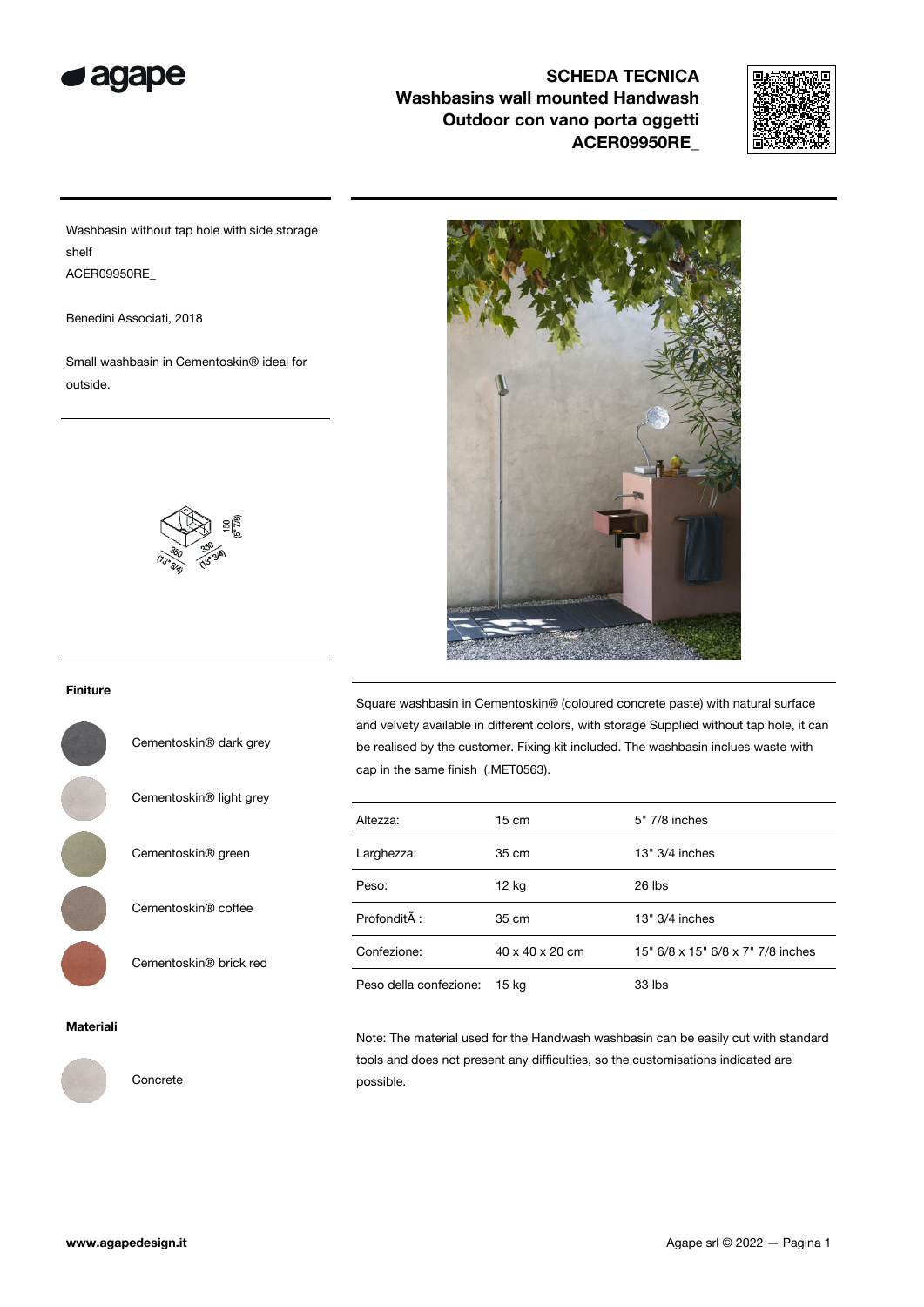



### Main dimensions

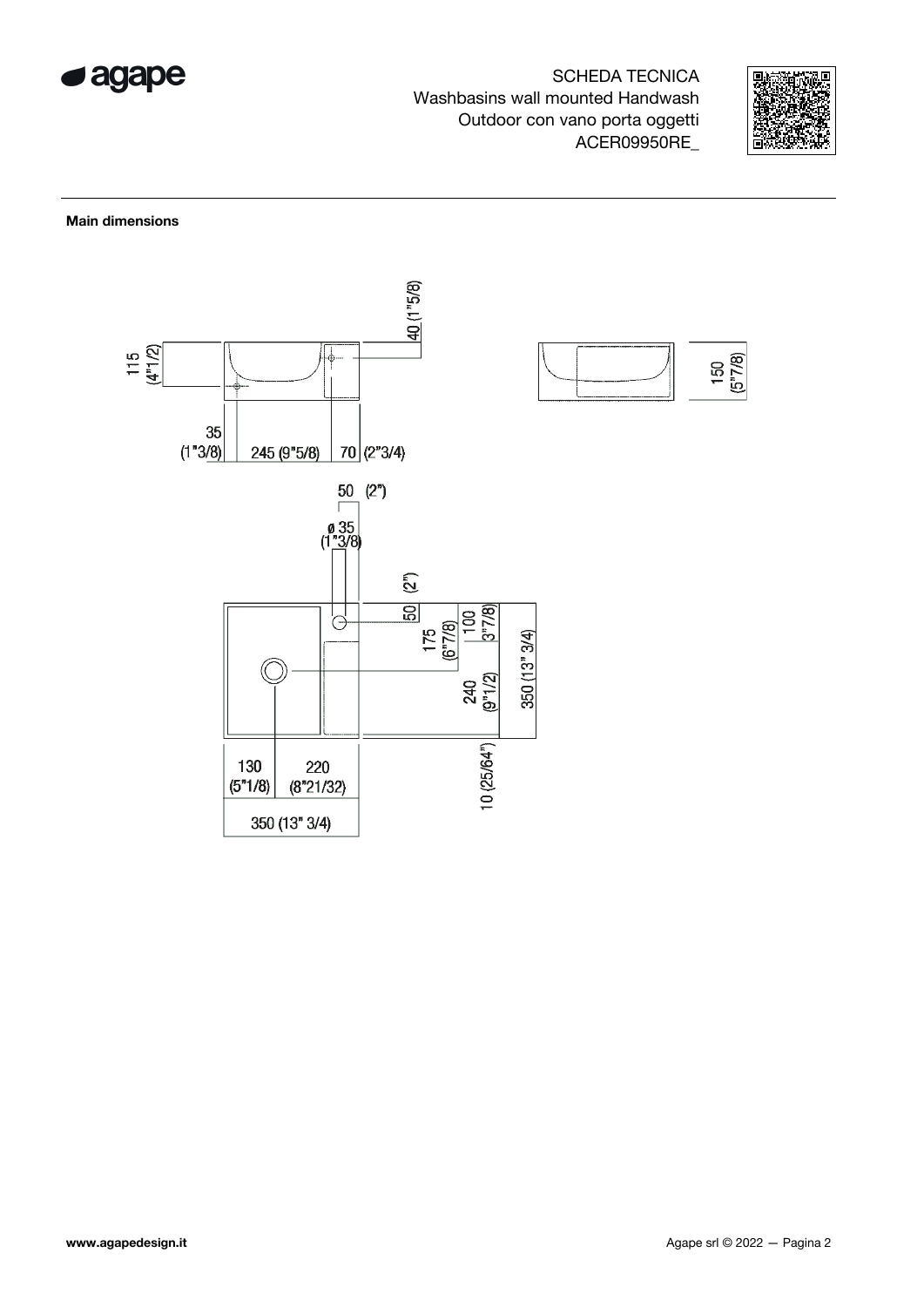



### Installation notes



Scarico per sifone a bottiglia Drain for bottle trap

\*h.consigliata / advised h.